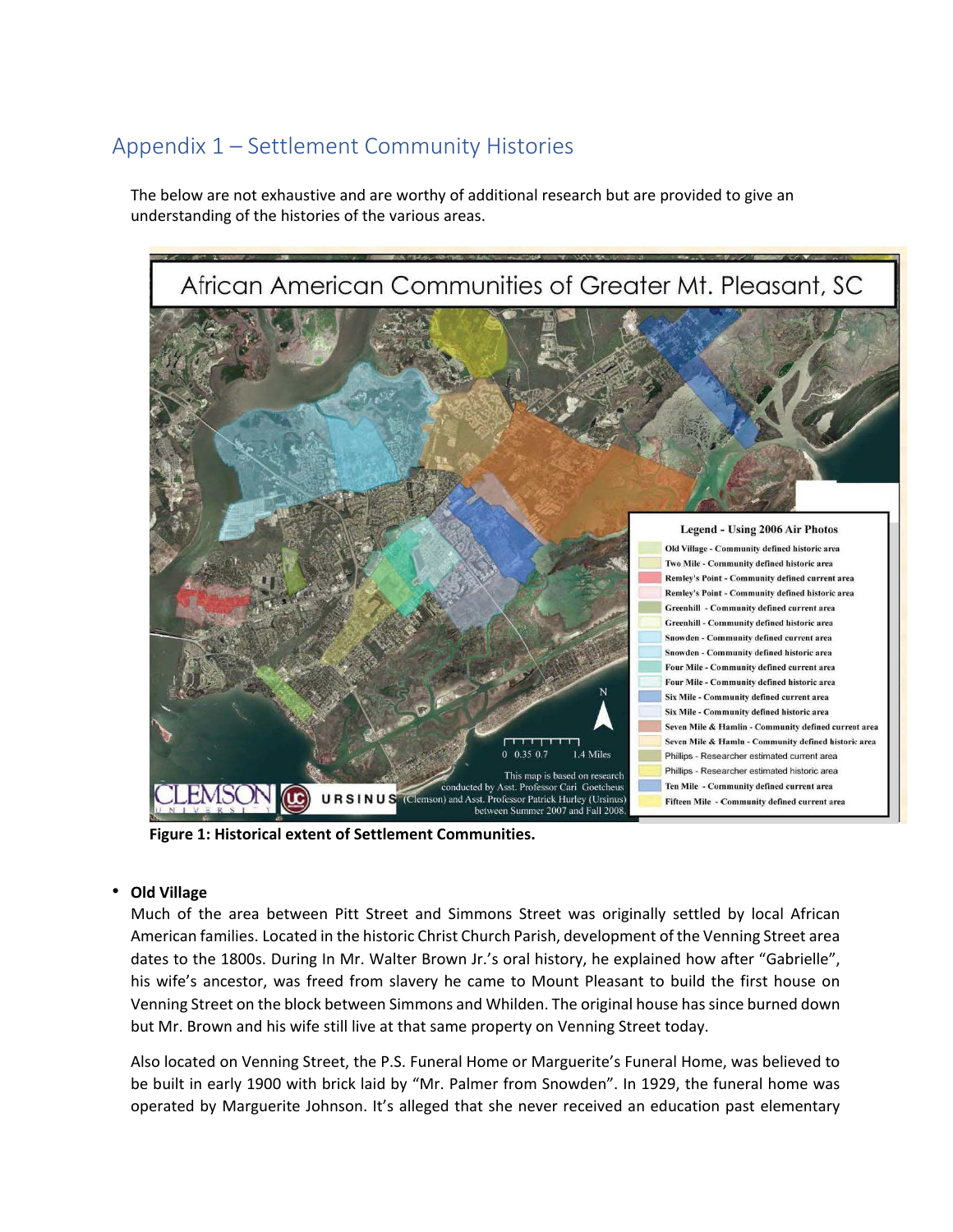school. Despite lacking a formal education, she was a very successful businesswoman who always paid in cash. Mr. Sam Halls embalmed for her at the funeral home. In 1997, she deeded the property to him. That's why it was renamed Johnson-Halls Funeral Home. The funeral home still stands today.

Right down the street is the historic Friendship AME Church. It was founded during the reconstruction and has been located on Royall Ave since 1890. The church's first location was on Hibben Street, built in 1877. The church hosted many activities for the community including the graduation for the nearby Laing School until it closed in 1953. Founded in 1868, Laing School had moved from a home at 217 Bennett St. to a brick building constructed by the Freedman's Bureau on land donated by the Town of Mount Pleasant at the corner of King and Royall Avenue. The school grew to an enrollment of 200 students and offered 7 years of instruction in academic courses and industrial arts.

The earthquake of 1886 destroyed the school, but it was rebuilt and continued on the King and Royall site as Laing Industrial and Normal School under the administration of the Friends Association until 1894, then under the Pennsylvania Abolition Society as trustee until 1940, and was then deeded to Consolidated School District #5, Charleston County, with a stipulation that the property continue in use forever for the education of children of African descent. Laing was the first accredited black school in the state. The old bell is still in front of the now Miriam Brown Center.<sup>[1](#page-1-0)</sup>

Also, within the Old Village community exist the Edmund Jenkins Homes, a public housing project built in the 1950s and named to honor former Town Marshal Edmund Jenkins. Mr Jenkins had been born in slavery and served in K Company of the 128<sup>th</sup> SC during the Civil War. He later worked as a farm laborer and teamster before his service to the Town as a police officer in the late 19<sup>th</sup> and early  $20<sup>th</sup>$  $20<sup>th</sup>$  centuries. Mr. Jenkins was widely respected by both black and white residents of the area.<sup>2</sup>

# • **Two Mile**

From the 30's to the mid 60's Robbie & Virginia T. Vanderhorst with their eight children farmed huge amounts of land in the Two Mile Area. This would include the current neighborhoods of Hickory Shadows, Rose Mead, Mallard Lakes and areas behind the old SCEG building and Bentley Park subdivision. This is addition to farming family properties in Four Mile Community of Rams Hill & Rifle Range Roads.

These types of farmers were referred to as "Vegetables Truck Farmers." Products were taken to City Market and sold to local Grocery Stores & Corner Stores in the City of Charleston. Piggy Wiggly on Meeting Street as well as the Piggy Wiggly in Mt. Pleasant, Sea Island Shopping Center purchased products from Robert "Robbie" & Virginia Vanderhorst Truck Farms.

•

#### • **Scanlonville**

The Scanlonville Community appears to have been one of at least four African American cooperative land purchases in Charleston County. Scanlonville was established in 1868 after 100 freedmen subscribers of the Charleston Land Company, under the direction of Robert L. Scanlon, purchased 614 acres of the Remley Plantation at auction for \$6,100. The former plantation tract was rechristened

<span id="page-1-0"></span><sup>1</sup> Fludd, Dorothy. "Laing School History - Tompsc.com." *Town of Mount Pleasant, SC*,

https://www.tompsc.com/DocumentCenter/View/17087/Laing-School-History?bidId=.

<span id="page-1-1"></span><sup>2</sup> Haury, Susannah. "Edmund Jenkins Research Report." *Town of Mount Pleasant, SC.*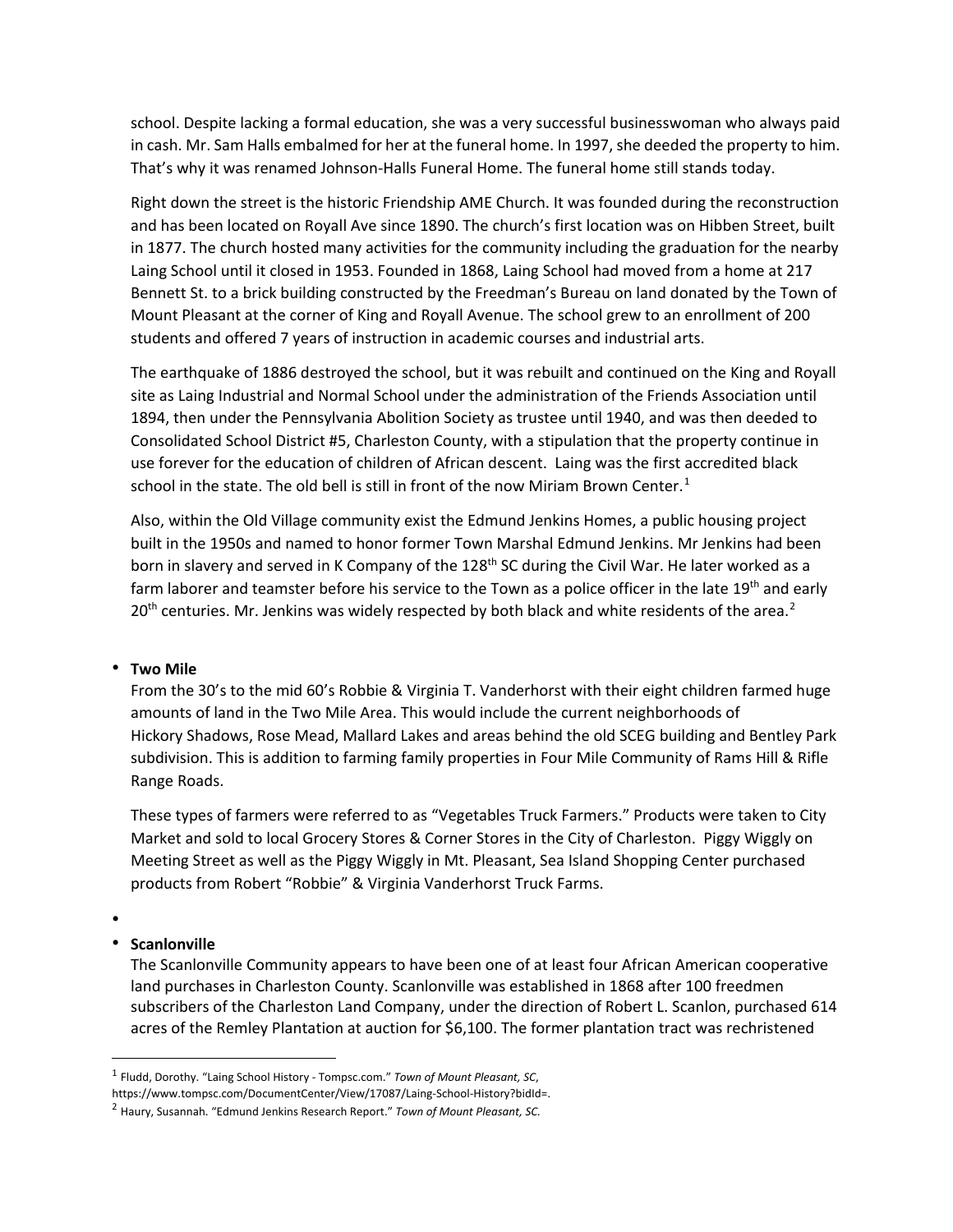"Scanlonville" and platted in 1870 into 394 half-acre "town lots" (100x200 feet), 111 vacant lots, and 100 linear, two-acre "farm lots" (130x650 feet). The new African American settlement also included parcels for a community park and cemetery. In addition to its real estate duties, the company also presided over: farming issues in the communities; settled disputes between shareholders/subscribers; operated a mutual benefit fund for sick members; and possibly also managed the community cemetery and burial of the dead. The Charleston Land Company remained a viable corporation until 1932, maintaining communal property and selling unsold parcels within Scanlonville; however, African American ownership of the land has passed down through the generations despite recent pressure brought on by encroaching real estate development.<sup>[3](#page-2-0)</sup>. From 1930 to the 1970s the community featured a waterfront area known as Riverside Beach and a motel/music venue called White's Paradise, Black-only venues that featured legendary acts including Duke Ellington, Louis Armstrong, James Brown, and others.[4](#page-2-1)

#### • **Greenhill**

In 1870, freedman Hardy Green purchased 30 acres of land along Mathis Ferry Road. The area was called Spark Hill, but was later named Greenhill by the Moultrie School District. Children walked several miles to Laing School, then in the Old Village of Mount Pleasant. Greenhill received electricity in 1942, paved roads in 1951, and was annexed into Mount Pleasant in 1983.

Farming was the major source of income in Greenhill. People, produce, and livestock were carried aboard boats from a dock behind Somerset Point to the Charleston City Market. In the 1920s and '30s, mules and wagons transported goods to a ferry at Shem Creek. The LOOP Bus became a major source of transportation in the 1940s. Greenhill continues to thrive as a residential community.<sup>[5](#page-2-2)</sup>

## • **Snowden**

The lands that became the Snowden Community were sold to freedmen by the SC Land Commission in the late nineteenth century.<sup>[6](#page-2-3)</sup> The community is also notable for the Long Point Road Schoolhouse, likely the last remaining segregation-era one room schoolhouse in East Cooper, which is in the process of being relocated to save it from destruction due to development.<sup>[7](#page-2-4)</sup>

#### • **Four Mile**

The Four Mile community was founded in the 1860's after the Civil War. The main families that lived in the community are the Scott's, Golds, Gathers and Maxwells. Building of Hungryneck Blvd and the subsequent commercial development threaten the historical identity of the community.  $8$ 

<span id="page-2-0"></span><sup>3</sup> "Charleston County Historic Resources Survey Update." *Home | SC Department of Archives and History*, New South Associates, 12 Sept. 2016, https://scdah.sc.gov/sites/default/files/Documents/Historic%20Preservation%20(SHPO)/Research/CharlestonCounty2016.pdf. pp. 16-18.

<span id="page-2-1"></span><sup>4</sup> Frazier, Herb. "Riverside Became a Refuge amid Segregation Black-Owned Businesses That Thrived around Beaches Gradually Died after Integration." *CCPL Database Access*, Post and Courier, 12 Aug. 2001, https://infoweb-newsbankcom.ccpl.idm.oclc.org/apps/news/openurl?ctx\_ver=z39.88-

<sup>++2004&</sup>amp;rft\_id=info%3Asid%2Finfoweb.newsbank.com&svc\_dat=WORLDNEWS&req\_dat=0EBF07B35AF09979&rft\_val\_format=info%3Aofi%2Ff mt%3Akev%3Amtx%3Actx&rft\_dat=document\_id%3Anews%252F111F1925C73E4750. .

<span id="page-2-2"></span><sup>5</sup> Town of Mount Pleasant Historical Commission. "Greenhill." *Mount Pleasant Historical*, Town of Mount Pleasant Historical Commission, 27 July 2021, http://mountpleasanthistorical.org/items/show/24.

<span id="page-2-3"></span><sup>6</sup> "Charleston County Historic Resources Survey Update." *Home | SC Department of Archives and History*, New South Associates, 12 Sept. 2016, https://scdah.sc.gov/sites/default/files/Documents/Historic%20Preservation%20(SHPO)/Research/CharlestonCounty2016.pdf. p. 20.

<span id="page-2-4"></span><sup>7</sup> Hart, Brodie. "Tensions Rise as Neighbors Challenge New Location for Historic Mt. Pleasant Schoolhouse." *WCIV*, WCIV, 7 Jan. 2020, https://abcnews4.com/news/local/tensions-rise-as-neighbors-challenge-new-location-for-historic-mt-pleasant-schoolhouse.

<span id="page-2-5"></span><sup>8</sup> Ascue, Pearl. Received by Kate Miller, *Re: Ten Mile Community*, 9 Nov. 2021.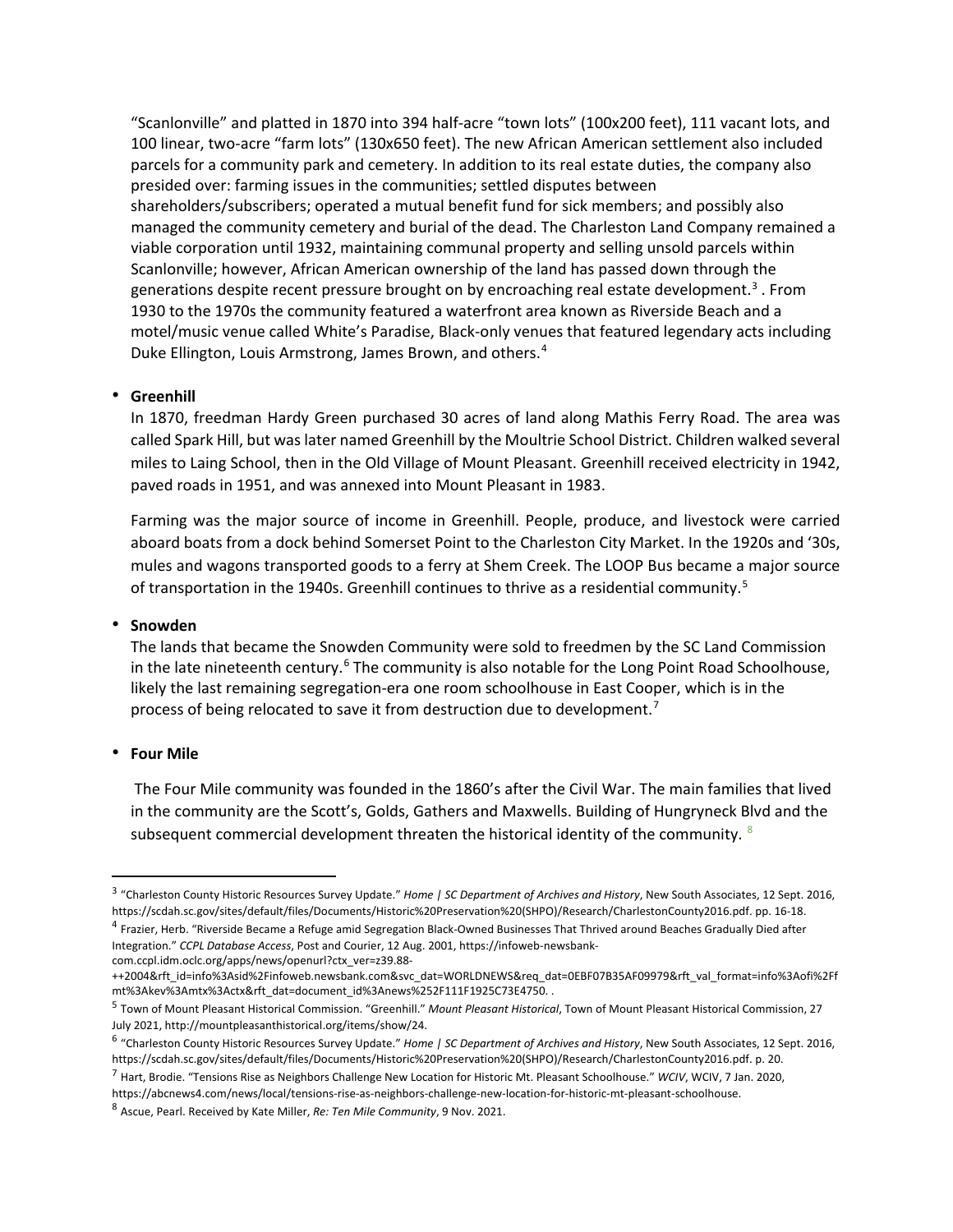## • **Six Mile**

After the Civil War, the low-lying lands of the former seashore plantations, such as Hamlin (est. in 1698), were given or sold to the plantation's former enslaved people. These folks formed a community called "Liberty Hill" and built simple wood houses on their land. The name of the community was later changed to "Six Mile", the distance between the community and the Village of Mount Pleasant. The intersection of Rifle Range and Six Mile is known locally as "Mazyck's Corners".

While the original plantations located along the salt marshes were more likely to raise livestock and grain, these early residents engaged in "truck farming", raising crops such as corn, peas, tomatoes, and cabbages to truck to the Charleston market. Fish and shrimp in nearby marshes and creeks provided a plentiful food source as well as an additional source of income. While most residents no longer depend on farming for a living, sweetgrass basket weaving continues as it has for generations to supplement income. Sweetgrass basket stands can still be seen dotting the area around Six Mile Road, Rifle Range Road, and Highway 17 North exhibiting the artistry of the Six Mile Community.  $9$ 

The Six Mile Community also became the home of Laing High School in 1953. Laing School was originally established in 1866 by Cornelia Hancock, a Quaker and a former Union Army nurse. In the aftermath of the Civil War, while travelling to Port Royal with Laura Towne, the founder of the Penn School, Cornelia Hancock determined to stop her journey in Mount Pleasant and provide a school for children of African descent. Classes began on January 29, 1866 in the war-damaged Presbyterian Church on Hibben Street in the Old Village. The first class had 50 students. By 1868, Laing had 200 students and was one of the first accredited in educating African American students in South Carolina. The school had several different locations in the Old Village, including one destroyed by the 1886 earthquake, before the new Laing High School was built in 1953 on Highway 17 in the Six Mile Community. The school is named for Henry M. Laing, the treasurer of a Quaker organization and abolitionist society that financially supported the school and its mission. $^{10}$  $^{10}$  $^{10}$ 

#### • **Seven Mile/Hamlin**

The Hamlin community formed as part of the Copahee Plantation in 1701 and came into African American ownership in 1881.<sup>[11](#page-3-2)</sup> The lands that became the Hamlin Community were sold to freedmen by the SC Land Commission in the late nineteenth century. <sup>[12](#page-3-3)</sup> James Hibben Hamlin sold 30 lots of approximately 10 acres each in an area that became Hamlin Beach, between Copahee Sound and Boone Hall Plantation. Among the names of the buyers are Jefferson, Coakley and Daigle.<sup>[13](#page-3-4)</sup>

<span id="page-3-0"></span><sup>9</sup> Town of Mount Pleasant Historical Commission, "Six Mile Community." *Mount Pleasant Historical,* Town of Mount Pleasant Historical Commission, October 8, 2021

<span id="page-3-1"></span><sup>10</sup> Town of Mount Pleasant Historical Commission "Laing School." *Mount Pleasant Historical*, Town of Mount Pleasant Historical Commission, January 24, 2020.

<span id="page-3-2"></span><sup>11</sup> Sherman, Brian. "Hamlin: A Distinct Sense of Community." *Mount Pleasant Magazine*, 17 Jan. 2019, https://mountpleasantmagazine.com/2019/places/hamlin-distinct-sense-community/.

<span id="page-3-3"></span><sup>12</sup> "Charleston County Historic Resources Survey Update." *Home | SC Department of Archives and History*, New South Associates, 12 Sept. 2016, https://scdah.sc.gov/sites/default/files/Documents/Historic%20Preservation%20(SHPO)/Research/CharlestonCounty2016.pdf. p. 20

<span id="page-3-4"></span><sup>13</sup> Sherman, Brian. "Hamlin: A Distinct Sense of Community." *Mount Pleasant Magazine*, 17 Jan. 2019,

https://mountpleasantmagazine.com/2019/places/hamlin-distinct-sense-community/.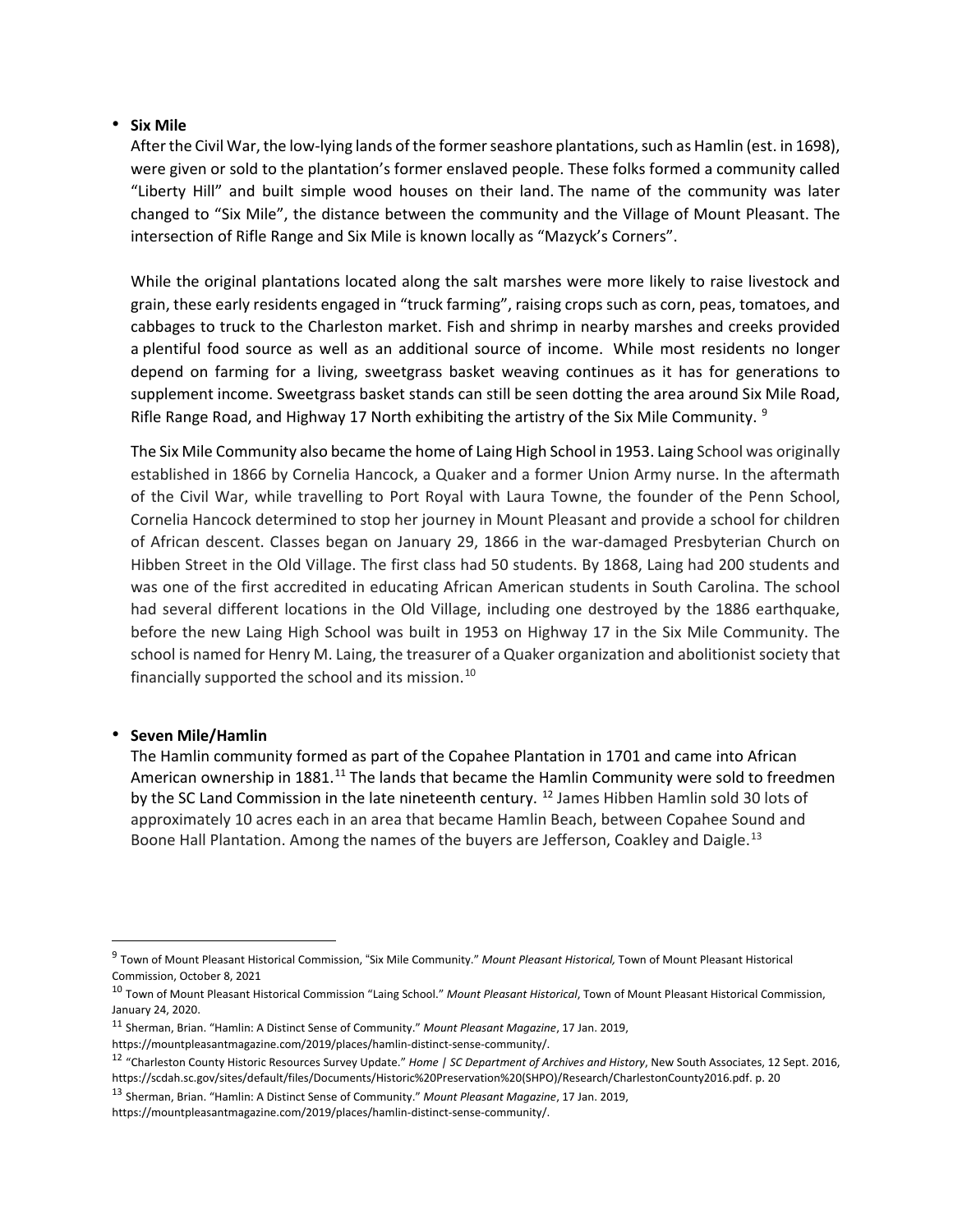Into the mid twentieth century, like other settlement communities, the area was largely remote and agricultural, with A.B. McConnell's General Merchandise as its nearest place to buy goods.[14](#page-4-0) Fred Swinton owned a combination barbershop/ store that was more convenient to the residents of Hamlin. On Saturday mornings, John Bennett would traverse the community with his horse and buggy, selling fresh vegetables, cookies and candy. There were three night clubs in Hamlin. In fact, according to Janette Lee, who has lived in the community for most of her 74 years, Boston Grill Road was cut in 1953 at the request of a man who owned a club by the same name.<sup>[15](#page-4-1)</sup>

Jennie Moore Elementary School opened on Hamlin Road in 1953, at the same time as Laing High School, to provide educations to African American children in the East Cooper community.<sup>[16](#page-4-2)</sup>

## • **Phillips**

The Phillips Community, established in 1878, was developed on a tract of land that had once been part of the larger Laurel Hill and Boone Hall plantations. It was subdivided (by the SC Land Commission) into 10-acre parcels and sold to 18 freedmen families at a cost of \$63 each.<sup>[17](#page-4-3)</sup>

Settled along Horlbeck Creek, the Phillips Community is considered to be an example of a "South Carolina Land Commission Platted Community" where former plantations were subdivided and sold to black and white landless farmers and tradesmen between 1869 and 1890. Settlement communities have distinct settlement patterns that are indicative of the means of land acquisition and settlement by formerly enslaved individuals and their families. Spatial arrangements of parcels of varying lot sizes are specific to individual settlement communities; however, there are three characteristics that are shared between most settlement communities: traditional burial grounds, traditional community access to nearby waterways, and a reliance on heirs' property whereby land is conveyed and held "in common" by the descendants of the original deed owner. Specifically, the Phillips Community contained 25 parallelogram gridded farm lots ranging in size from 8 ½ acres to 25 acres. Smaller lots were narrow and rectangular in shape oriented to the road, while the larger parcels abutted the canal.<sup>[18](#page-4-4)</sup> This land configuration is an example of the second type of historic African American community planning in Charleston County, sharing other patterns such as clustering of businesses, residences, and institutional buildings near primary roads; most lots have been subdivided into smaller, rectangular parcels over time; buildings with frontage along the waterway is uncommon, as are fence enclosures.<sup>[19](#page-4-5)</sup> The boundaries of the original subdivision dated 1875 are still apparent today.

Several significant figures in history associated with Phillips Community, include:

- Dr. John Rutledge, first doctor in Christ Church Parish
- John Rutledge (son of Dr. Rutledge), signer of United States Constitution

https://mountpleasantmagazine.com/2019/places/hamlin-distinct-sense-community/.

<span id="page-4-1"></span><sup>15</sup> Sherman, Brian. "Hamlin: A Distinct Sense of Community." *Mount Pleasant Magazine*, 17 Jan. 2019,

<span id="page-4-0"></span><sup>14</sup> Sherman, Brian. "Hamlin: A Distinct Sense of Community." *Mount Pleasant Magazine*, 17 Jan. 2019,

https://mountpleasantmagazine.com/2019/places/hamlin-distinct-sense-community/. <sup>16</sup> Eubanks, Phyllis. "Who Is the Person behind the Name..." *Post Courier*, 22 Feb. 1953.

<span id="page-4-3"></span><span id="page-4-2"></span><sup>17</sup> "Charleston County Historic Resources Survey Update." *Home | SC Department of Archives and History*, New South Associates, 12 Sept. 2016, https://scdah.sc.gov/sites/default/files/Documents/Historic%20Preservation%20(SHPO)/Research/CharlestonCounty2016.pdf. P. 20

<span id="page-4-4"></span><sup>18</sup> "Charleston County Historic Resources Survey Update." *Home | SC Department of Archives and History*, New South Associates, 12 Sept. 2016, https://scdah.sc.gov/sites/default/files/Documents/Historic%20Preservation%20(SHPO)/Research/CharlestonCounty2016.pdf. p. 65

<span id="page-4-5"></span><sup>19</sup> "Charleston County Historic Resources Survey Update." *Home | SC Department of Archives and History*, New South Associates, 12 Sept. 2016, https://scdah.sc.gov/sites/default/files/Documents/Historic%20Preservation%20(SHPO)/Research/CharlestonCounty2016.pdf. p. 74